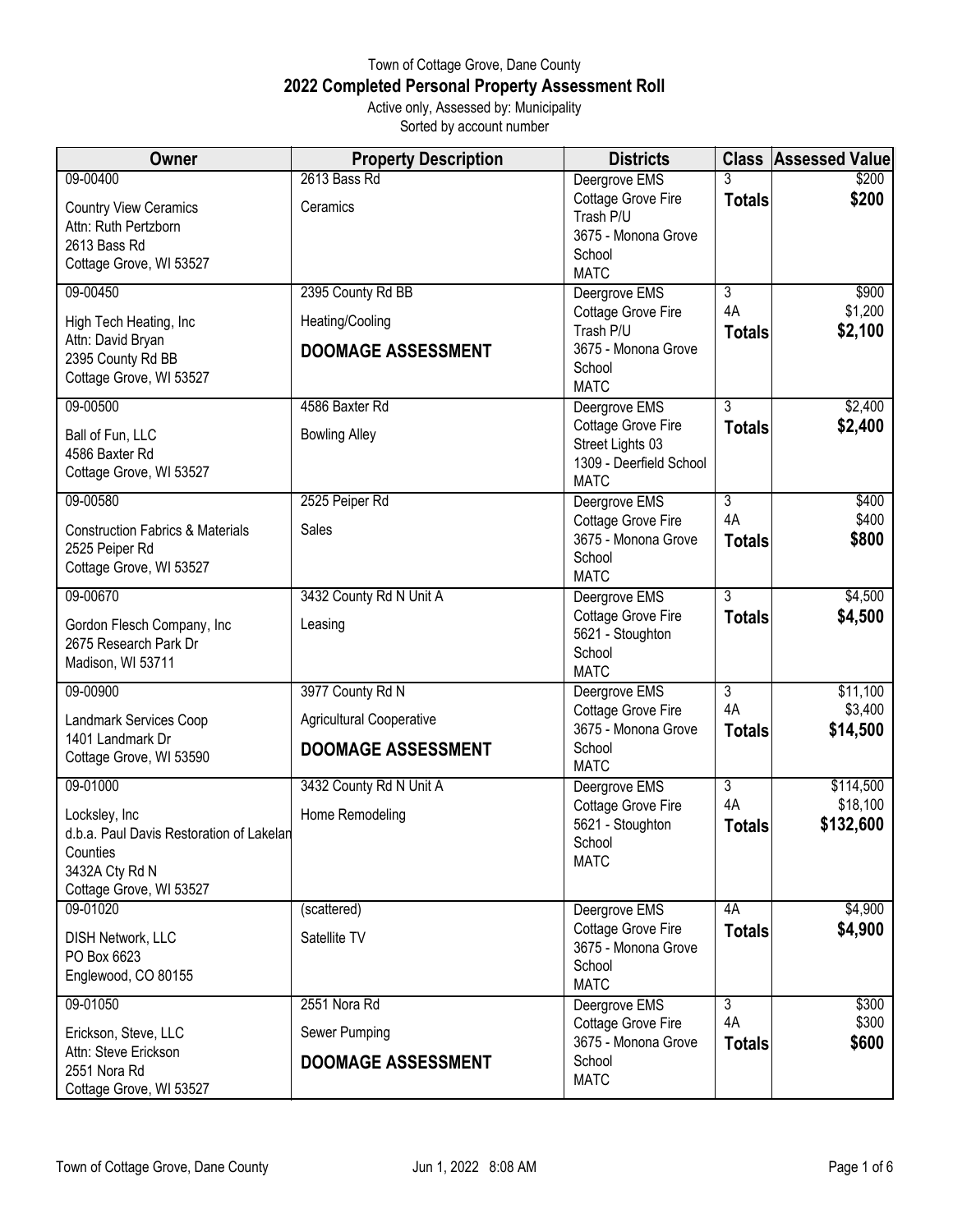| <b>Owner</b>                                        | <b>Property Description</b> | <b>Districts</b>                          | <b>Class</b>         | <b>Assessed Value</b> |
|-----------------------------------------------------|-----------------------------|-------------------------------------------|----------------------|-----------------------|
| 09-01200                                            | 3818 County Rd AB           | Deergrove EMS                             | 3                    | \$1,200               |
| Farwell Pools & Const, Inc                          | Swimming Pool Con           | Cottage Grove Fire<br>3675 - Monona Grove | 4A                   | \$1,200<br>\$2,400    |
| Attn: Duane Farwell                                 |                             | School                                    | <b>Totals</b>        |                       |
| 3818 County Rd AB<br>Madison, WI 537186606          |                             | <b>MATC</b>                               |                      |                       |
| 09-01850                                            | 2561 Coffeytown Rd          | Deergrove EMS                             | $\overline{3}$       | \$17,500              |
| R G Huston Co, Inc                                  | Construction                | Cottage Grove Fire                        | 4A                   | \$16,500              |
| Attn: Brad Huston                                   |                             | 3675 - Monona Grove                       | <b>Totals</b>        | \$34,000              |
| 2561 Coffeytown Rd                                  | <b>DOOMAGE ASSESSMENT</b>   | School<br><b>MATC</b>                     |                      |                       |
| Cottage Grove, WI 53527                             |                             |                                           |                      |                       |
| 09-01970                                            | 4617 Sandpiper Trl          | Deergrove EMS<br>Cottage Grove Fire       | 3<br><b>Totals</b>   | \$4,300<br>\$4,300    |
| <b>Trademark Mfr/Earrings</b>                       | Jewelry Production          | Street Lights 02                          |                      |                       |
| 4617 Sandpiper Tr<br>Cottage Grove, WI 53527        | <b>DOOMAGE ASSESSMENT</b>   | Trash P/U                                 |                      |                       |
|                                                     |                             | 3675 - Monona Grove<br>School             |                      |                       |
|                                                     |                             | <b>MATC</b>                               |                      |                       |
| 09-01980                                            | 4667 Meadowlark St          | Deergrove EMS                             | 4A                   | \$5,100               |
| Misty River Woodworks, Inc                          | Custom Woodworking          | Cottage Grove Fire                        | <b>Totals</b>        | \$5,100               |
| Attn: David A. Morrow                               | <b>DOOMAGE ASSESSMENT</b>   | Trash P/U<br>3675 - Monona Grove          |                      |                       |
| 4667 Meadowlark St                                  |                             | School                                    |                      |                       |
| Cottage Grove, WI 53527                             |                             | <b>MATC</b>                               |                      |                       |
| 09-02500                                            | 1843 US Highway 12 & 18     | Deergrove EMS                             | $\overline{3}$<br>4A | \$400                 |
| Nora's Tavern, Inc                                  | Bar                         | Cottage Grove Fire<br>5621 - Stoughton    | <b>Totals</b>        | \$200<br>\$600        |
| 1843 US Highway 12 & 18                             | <b>DOOMAGE ASSESSMENT</b>   | School                                    |                      |                       |
| Deerfield, WI 53531                                 |                             | <b>MATC</b>                               |                      |                       |
| 09-02900                                            | 2416 County Rd MN           | Deergrove EMS                             | 3<br>4A              | \$3,100<br>\$200      |
| <b>BMS Properties, LLC</b>                          | Kennels                     | Cottage Grove Fire<br>5621 - Stoughton    | <b>Totals</b>        | \$3,300               |
| 414 Manley Ln<br>Cottage Grove, WI 53527            | <b>DOOMAGE ASSESSMENT</b>   | School                                    |                      |                       |
|                                                     |                             | <b>MATC</b>                               |                      |                       |
| 09-03450                                            | 1965 W Ridge Rd             | Deergrove EMS<br>Cottage Grove Fire       | 3<br>4A              | \$18,500<br>\$300     |
| Resonant Results, Ltd, Inc.                         | <b>Technical Service</b>    | Trash P/U                                 | 4B                   | \$5,200               |
| Attn: Joy Wood<br>1965 W Ridge Rd                   | <b>DOOMAGE ASSESSMENT</b>   | 3675 - Monona Grove                       | <b>Totals</b>        | \$24,000              |
| Cottage Grove, WI 53527                             |                             | School                                    |                      |                       |
| 09-03510                                            | (scattered)                 | <b>MATC</b><br>Deergrove EMS              | 4A                   | \$230,200             |
|                                                     | Gas Pipeline                | Cottage Grove Fire                        | <b>Totals</b>        | \$230,200             |
| Flint Hills Resources Pine Bend, LLC<br>PO Box 3755 |                             | 3675 - Monona Grove                       |                      |                       |
| Wichita, KS 67201-3755                              |                             | School<br><b>MATC</b>                     |                      |                       |
| 09-03521                                            | 4321 Vilas Rd               | Deergrove EMS                             | 3                    | \$46,500              |
| Door Creek Golf Course, Inc                         | Golf Course                 | Cottage Grove Fire                        | 4A                   | \$100                 |
| 4321 Vilas Rd                                       |                             | 3675 - Monona Grove                       | <b>Totals</b>        | \$46,600              |
| Cottage Grove, WI 53527                             |                             | School<br><b>MATC</b>                     |                      |                       |
| 09-03612                                            | 3234 County Rd N            | Deergrove EMS                             | $\overline{3}$       | \$1,500               |
| Connery Construction, Inc                           | Construction                | Cottage Grove Fire                        | 4A                   | \$80,000              |
| Attn: Tim Connery                                   |                             | 5621 - Stoughton<br>School                | <b>Totals</b>        | \$81,500              |
| 3234 Cty Rd N                                       | <b>DOOMAGE ASSESSMENT</b>   | <b>MATC</b>                               |                      |                       |
| Cottage Grove, WI 53527                             |                             |                                           |                      |                       |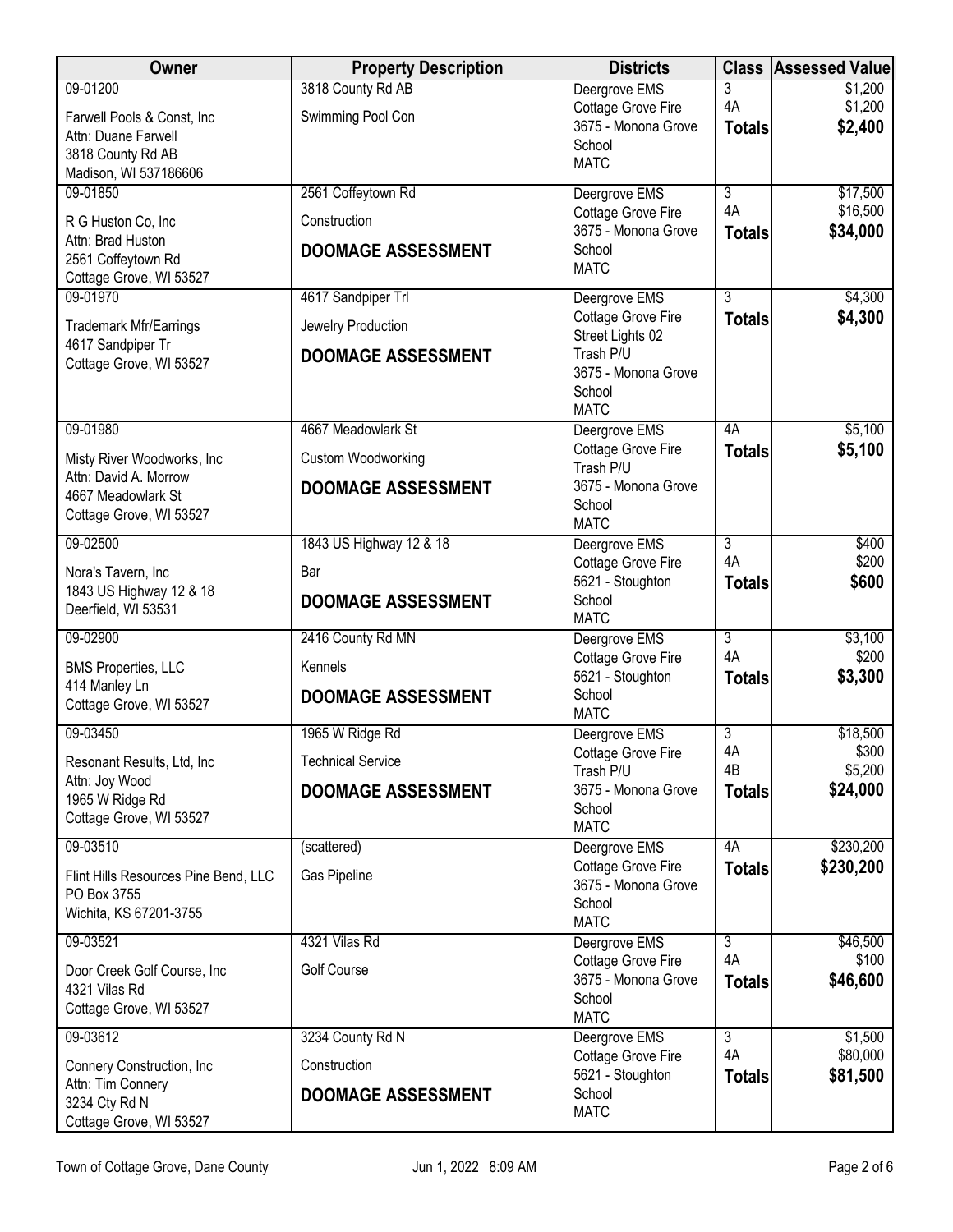| Owner                                           | <b>Property Description</b> | <b>Districts</b>                       |                                 | <b>Class Assessed Value</b> |
|-------------------------------------------------|-----------------------------|----------------------------------------|---------------------------------|-----------------------------|
| 09-03613                                        | 2768 Gaston Rd              | Deergrove EMS                          |                                 | \$100                       |
| Lohaus Covers                                   | Vinyl & Canvas Products     | Cottage Grove Fire<br>Trash P/U        | <b>Totals</b>                   | \$100                       |
| Attn: Howard Lohaus<br>2768 Gaston Rd           | <b>DOOMAGE ASSESSMENT</b>   | 3675 - Monona Grove                    |                                 |                             |
| Cottage Grove, WI 53527                         |                             | School                                 |                                 |                             |
| 09-03618                                        | (scattered)                 | <b>MATC</b><br>Deergrove EMS           | 3                               | \$1,600                     |
|                                                 |                             | Cottage Grove Fire                     | <b>Totals</b>                   | \$1,600                     |
| Pitney Bowes Global Financial Srvcs,<br>LLC     | Leasing                     | 5621 - Stoughton                       |                                 |                             |
| 600 Westshore Blvd                              |                             | School<br><b>MATC</b>                  |                                 |                             |
| Ste 810                                         |                             |                                        |                                 |                             |
| Tampa, FL 33609<br>09-03810                     | 2537 Peiper Rd              | Deergrove EMS                          | $\overline{3}$                  | \$2,600                     |
| Wisconsin Shoring & Supply                      | <b>Equipment Rental</b>     | Cottage Grove Fire                     | <b>Totals</b>                   | \$2,600                     |
| Attn: Brian Radovich                            |                             | 3675 - Monona Grove                    |                                 |                             |
| PO Box 28                                       |                             | School<br><b>MATC</b>                  |                                 |                             |
| Cottage Grove, WI 53527-0028<br>09-03820        | 1682 County Rd BB           | Deergrove EMS                          | $\overline{3}$                  | \$5,800                     |
|                                                 |                             | Cottage Grove Fire                     | <b>Totals</b>                   | \$5,800                     |
| Badger Farms, LLC<br>1682 County Highway Bb     | <b>Barn Rental</b>          | Trash P/U                              |                                 |                             |
| Deerfield, WI 53531                             |                             | 1309 - Deerfield School<br><b>MATC</b> |                                 |                             |
| 09-03821                                        | (scattered)                 | Deergrove EMS                          | 4A                              | \$1,100                     |
| Lamar Advertising of Janesville, Inc            | <b>Outdoor Advertising</b>  | Cottage Grove Fire                     | <b>Totals</b>                   | \$1,100                     |
| PO Box 66338                                    |                             | 3675 - Monona Grove<br>School          |                                 |                             |
| Baton Rouge, LA 70896                           |                             | <b>MATC</b>                            |                                 |                             |
| 09-03828                                        | 4570 Baxter Rd              | Deergrove EMS                          | 4A                              | \$4,100                     |
| Ideal Fence of Madison, Ltd                     | Fencing                     | Cottage Grove Fire<br>Trash P/U        | <b>Totals</b>                   | \$4,100                     |
| Attn: Scott Or Gloria Bronson<br>4570 Baxter Rd | <b>DOOMAGE ASSESSMENT</b>   | 1309 - Deerfield School                |                                 |                             |
| Cottage Grove, WI 53527                         |                             | <b>MATC</b>                            |                                 |                             |
| 09-03834                                        | 2866 Alydar Way             | Deergrove EMS                          | $\overline{3}$                  | $\sqrt[6]{30}$              |
| Mr Steam, LLC                                   |                             | Cottage Grove Fire<br>Trash P/U        | 4A<br><b>Totals</b>             | \$200<br>\$200              |
| 2866 Alydar Way                                 |                             | 3675 - Monona Grove                    |                                 |                             |
| Cottage Grove, WI 53527                         |                             | School                                 |                                 |                             |
| 09-03849                                        | 3638 Graham Paige Rd        | <b>MATC</b><br>Deergrove EMS           | $\overline{3}$                  | \$12,200                    |
|                                                 | Party & Event Planning      | Cottage Grove Fire                     | 4A                              | \$6,500                     |
| Absolute Audio, LLC<br>3638 Graham Paige Rd     |                             | Trash P/U                              | <b>Totals</b>                   | \$18,700                    |
| Cottage Grove, WI 53527                         | <b>DOOMAGE ASSESSMENT</b>   | 3675 - Monona Grove<br>School          |                                 |                             |
|                                                 |                             | <b>MATC</b>                            |                                 |                             |
|                                                 |                             | Door Creek Drainage                    |                                 |                             |
| 09-03866                                        | 3960 Vilas Hope Rd          | Deergrove EMS<br>Cottage Grove Fire    | $\overline{3}$<br><b>Totals</b> | \$200<br>\$200              |
| JR Homes, Inc.<br>Attn: Bill Weber              | Construction                | Trash P/U                              |                                 |                             |
| PO Box 10                                       |                             | 3675 - Monona Grove                    |                                 |                             |
| Cottage Grove, WI 53527-0010                    |                             | School<br><b>MATC</b>                  |                                 |                             |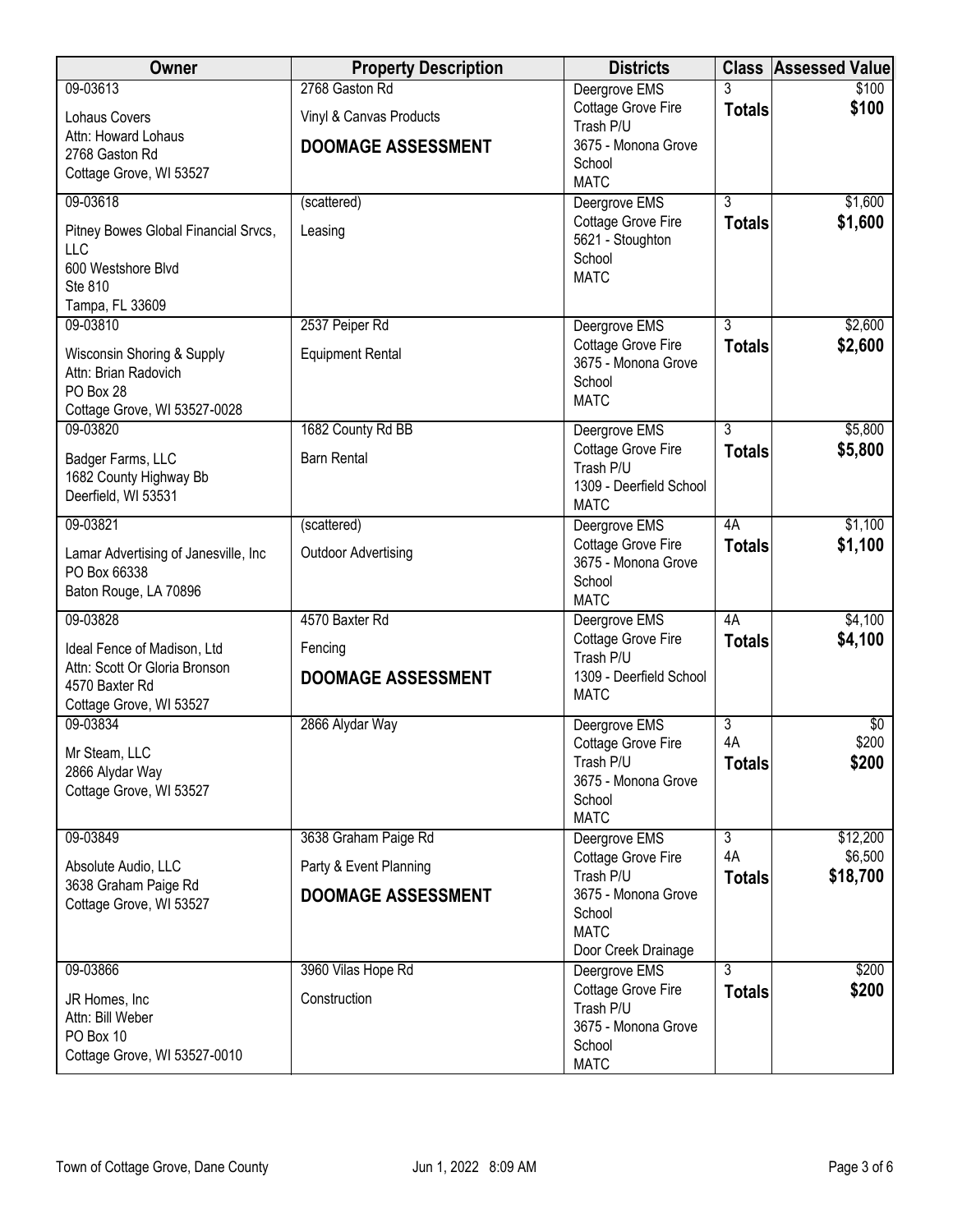| Owner                                              | <b>Property Description</b> | <b>Districts</b>                     |                | <b>Class Assessed Value</b> |
|----------------------------------------------------|-----------------------------|--------------------------------------|----------------|-----------------------------|
| 09-03878                                           | 4407 Vilas Hope Rd          | Deergrove EMS                        |                | \$6,300                     |
| Iron Man Buildings, LLC                            | Construction                | Cottage Grove Fire<br>Trash P/U      | <b>Totals</b>  | \$6,300                     |
| Attn: Thomas Willan                                | <b>DOOMAGE ASSESSMENT</b>   | 3675 - Monona Grove                  |                |                             |
| 4407 Vilas Hope Rd<br>Cottage Grove, WI 53527 9479 |                             | School                               |                |                             |
|                                                    |                             | <b>MATC</b>                          |                |                             |
| 09-03881                                           | (scattered)                 | Deergrove EMS<br>Cottage Grove Fire  | $\overline{3}$ | \$9,000<br>\$9,000          |
| ADT, LLC                                           | <b>Security Services</b>    | 3675 - Monona Grove                  | <b>Totals</b>  |                             |
| Attn: Property Tax Dept<br>PO Box 54767            |                             | School                               |                |                             |
| Lexington, KY 40555                                |                             | <b>MATC</b>                          |                |                             |
| 09-03887                                           | 4546 Sundance Ct            | Deergrove EMS                        | $\overline{3}$ | $\overline{50}$             |
| Gaudet Employee Benefits Consulting,               | Consulting                  | Cottage Grove Fire                   | 4A             | \$100                       |
| LLC                                                |                             | Trash P/U                            | <b>Totals</b>  | \$100                       |
| Attn: Ed Gaudet                                    |                             | 3675 - Monona Grove<br>School        |                |                             |
| 4546 Sundance Ct                                   |                             | <b>MATC</b>                          |                |                             |
| Cottage Grove, WI 53527<br>09-03891                | 4555 Sandpiper Trl          | Deergrove EMS                        | $\overline{3}$ | \$200                       |
|                                                    |                             | Cottage Grove Fire                   | <b>Totals</b>  | \$200                       |
| Mad City Signs, LLC<br>Attn: Scott Graham          | Signs/Vehicle Lettering     | Street Lights 02                     |                |                             |
| 4555 Sandpiper Trl                                 |                             | Trash P/U                            |                |                             |
| Cottage Grove, WI 53527                            |                             | 3675 - Monona Grove<br>School        |                |                             |
|                                                    |                             | <b>MATC</b>                          |                |                             |
| 09-03892                                           | 3735 Skyhigh Rd             | Deergrove EMS                        | $\overline{3}$ | \$300                       |
| Messer Innovative Product, LLC                     | Machining                   | Cottage Grove Fire                   | <b>Totals</b>  | \$300                       |
| Attn: Bill J Messer                                |                             | Trash P/U                            |                |                             |
| 3735 Sky High Rd                                   |                             | 3675 - Monona Grove<br>School        |                |                             |
| Cottage Grove, WI 53527-9525                       |                             | <b>MATC</b>                          |                |                             |
| 09-03895                                           | 2862 Siggelkow Rd           | Deergrove EMS                        | $\overline{3}$ | \$19,100                    |
| Nelson's Bus Service, Inc                          | Transportation              | Cottage Grove Fire                   | <b>Totals</b>  | \$19,100                    |
| W8608 Willis Ray Rd                                |                             | 3675 - Monona Grove<br>School        |                |                             |
| Whitewater, WI 53190                               |                             | <b>MATC</b>                          |                |                             |
|                                                    |                             | Door Creek Drainage                  |                |                             |
| 09-03896                                           | 3764 Vilas Rd               | Deergrove EMS                        | 3              | \$1,000                     |
| Sky High Painting                                  | Painting                    | Cottage Grove Fire<br>Trash P/U      | <b>Totals</b>  | \$1,000                     |
| Attn: Walter Ninneman                              | <b>DOOMAGE ASSESSMENT</b>   | 3675 - Monona Grove                  |                |                             |
| 3764 Vilas Rd<br>Cottage Grove, WI 53527           |                             | School                               |                |                             |
|                                                    |                             | <b>MATC</b>                          | 3              | \$2,900                     |
| 09-03901                                           | 2862 Siggelkow Rd           | Deergrove EMS<br>Cottage Grove Fire  | <b>Totals</b>  | \$2,900                     |
| Gordon Flesch Company, Inc                         | Leasing                     | 3675 - Monona Grove                  |                |                             |
| 2675 Research Park Dr<br>Madison, WI 53711         |                             | School                               |                |                             |
|                                                    |                             | <b>MATC</b>                          |                |                             |
| 09-03905                                           | 4312 Vilas Hope Rd          | Door Creek Drainage<br>Deergrove EMS | $\overline{3}$ | \$2,200                     |
|                                                    |                             | Cottage Grove Fire                   | 4A             | \$200                       |
| Snyder's Excavation, LLC<br>4312 Vilas Hope Rd     | Excavating                  | 3675 - Monona Grove                  | <b>Totals</b>  | \$2,400                     |
| Cottage Grove, WI 53527                            |                             | School                               |                |                             |
|                                                    |                             | <b>MATC</b>                          |                |                             |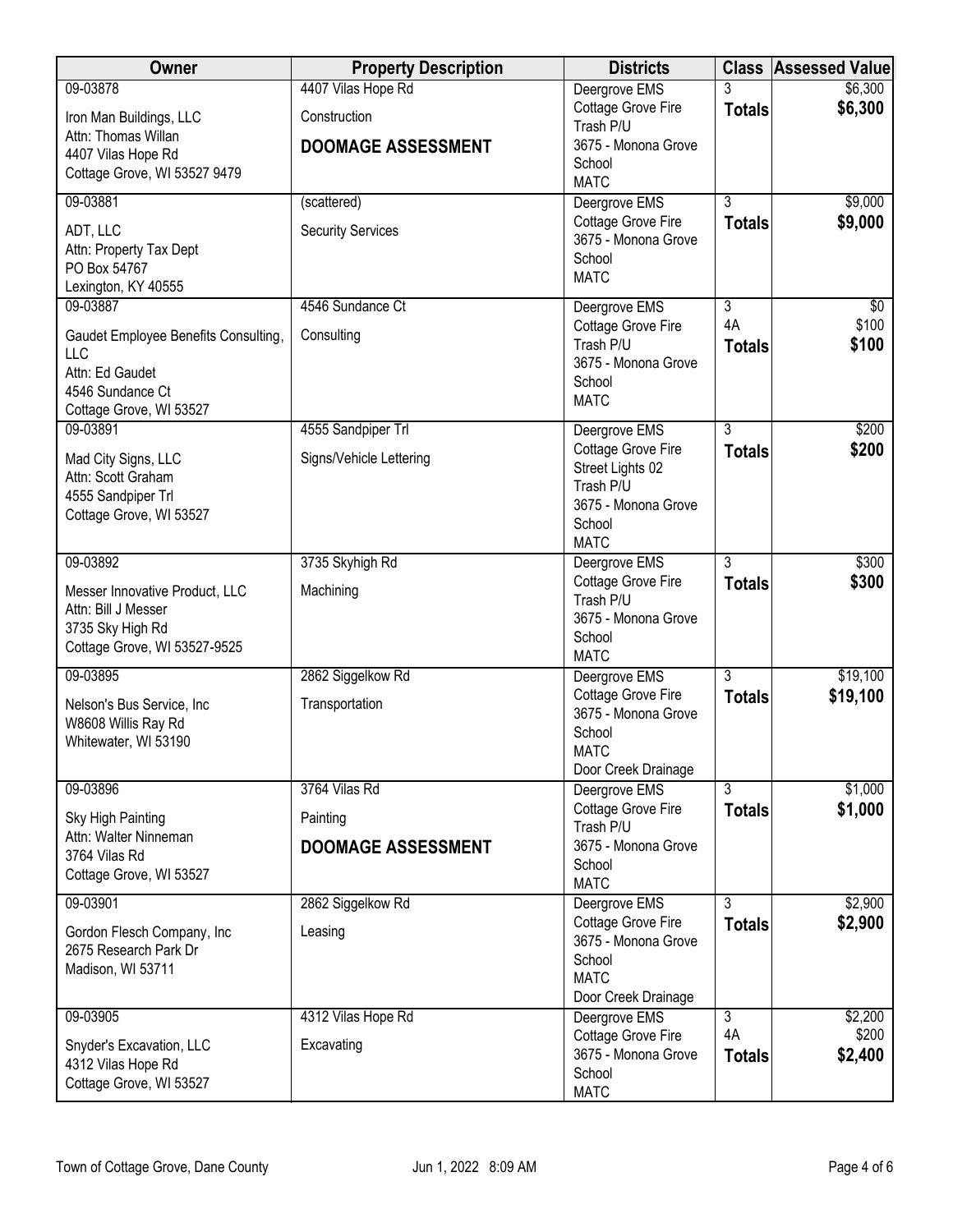| Owner                                                                                                                       | <b>Property Description</b>                                           | <b>Districts</b>                                                                                        | <b>Class</b>                          | Assessed Value                   |
|-----------------------------------------------------------------------------------------------------------------------------|-----------------------------------------------------------------------|---------------------------------------------------------------------------------------------------------|---------------------------------------|----------------------------------|
| 09-03908<br>Safeguard Storage of Wisconsin, LLC<br>3164 Luds Ln<br>Mcfarland, WI 53558                                      | 3164 Luds Ln<br>Storage                                               | Deergrove EMS<br>Cottage Grove Fire<br>Street Lights 03<br>3675 - Monona Grove<br>School<br><b>MATC</b> | 3<br>4A<br><b>Totals</b>              | \$800<br>\$100<br>\$900          |
| 09-03919<br>GreatAmerica Financial Services Corp<br>625 First St SE<br><b>Ste 800</b><br>Cedar Rapids, IA 52401             | 2537 Peiper Rd<br>Leasing                                             | Deergrove EMS<br>Cottage Grove Fire<br>3675 - Monona Grove<br>School<br><b>MATC</b>                     | $\overline{3}$<br><b>Totals</b>       | \$3,400<br>\$3,400               |
| 09-03924<br>SpectraSite Communications Inc WI<br>PO Box 723597<br>Atlanta, GA 31139                                         | 2739 Sandven Rd<br>Tower                                              | Deergrove EMS<br>Cottage Grove Fire<br>5621 - Stoughton<br>School<br><b>MATC</b>                        | 4A<br><b>Totals</b>                   | \$40,200<br>\$40,200             |
| 09-03926<br>DirecTV, LLC<br>Attn: Kroll, LLC<br>PO Box 2789<br>Addison, TX 75001                                            | (scattered)<br>Satellite TV                                           | Deergrove EMS<br>Cottage Grove Fire<br>3675 - Monona Grove<br>School<br><b>MATC</b>                     | $\overline{3}$<br><b>Totals</b>       | \$6,600<br>\$6,600               |
| 09-03929<br>Tower MRL, Inc<br>3452 Rothamer Rd<br>Cottage Grove, WI 53527                                                   | 3452 Rothhamer Rd<br>Services                                         | Deergrove EMS<br>Cottage Grove Fire<br>3675 - Monona Grove<br>School<br><b>MATC</b>                     | 4A<br><b>Totals</b>                   | \$500<br>\$500                   |
| 09-03930<br>Amerigas Propane,, LP<br>PO Box 798<br>Valley Forge, PA 19482                                                   | (scattered)<br>Tanks/Propane                                          | Deergrove EMS<br>Cottage Grove Fire<br>3675 - Monona Grove<br>School<br><b>MATC</b>                     | 4A<br><b>Totals</b>                   | \$1,400<br>\$1,400               |
| 09-03931<br>Mitalex, LLC<br>d.b.a. Kelsey's Snow and Mow<br>3105 Gaston Rd<br>Madison, WI 53718                             | 3105 Gaston Rd<br>Services                                            | Deergrove EMS<br>Cottage Grove Fire<br>Trash P/U<br>3675 - Monona Grove<br>School<br><b>MATC</b>        | 4A<br><b>Totals</b>                   | \$100<br>\$100                   |
| 09-03933<br>GreatAmerica Financial Services Corp<br>625 First St SE<br>Ste 800<br>Cedar Rapids, IA 52401                    | 3452 Rothhamer Rd<br>Leasing                                          | Deergrove EMS<br>Cottage Grove Fire<br>3675 - Monona Grove<br>School<br><b>MATC</b>                     | $\overline{3}$<br><b>Totals</b>       | \$3,700<br>\$3,700               |
| 09-03935<br>Field & Stream Restorations, LLC<br>Attn: Barovetz, Steve Sr.<br>714 Weald Bridge Rd<br>Cottage Grove, WI 53527 | 3447 North Star Rd<br>Landscaping<br><b>DOOMAGE ASSESSMENT</b>        | Deergrove EMS<br>Cottage Grove Fire<br>5621 - Stoughton<br>School<br><b>MATC</b><br>Door Creek Drainage | $\overline{3}$<br>4A<br><b>Totals</b> | \$61,000<br>\$16,500<br>\$77,500 |
| 09-03936<br><b>Matthews Tent Rental</b><br>Attn: Mathews, Kyle<br>3646 Cty HWY A B<br>McFarland, WI 53558                   | 3934 Vilas Hope Rd<br><b>Tent Rental</b><br><b>DOOMAGE ASSESSMENT</b> | Deergrove EMS<br>Cottage Grove Fire<br>3675 - Monona Grove<br>School<br><b>MATC</b>                     | 3<br><b>Totals</b>                    | \$6,200<br>\$6,200               |